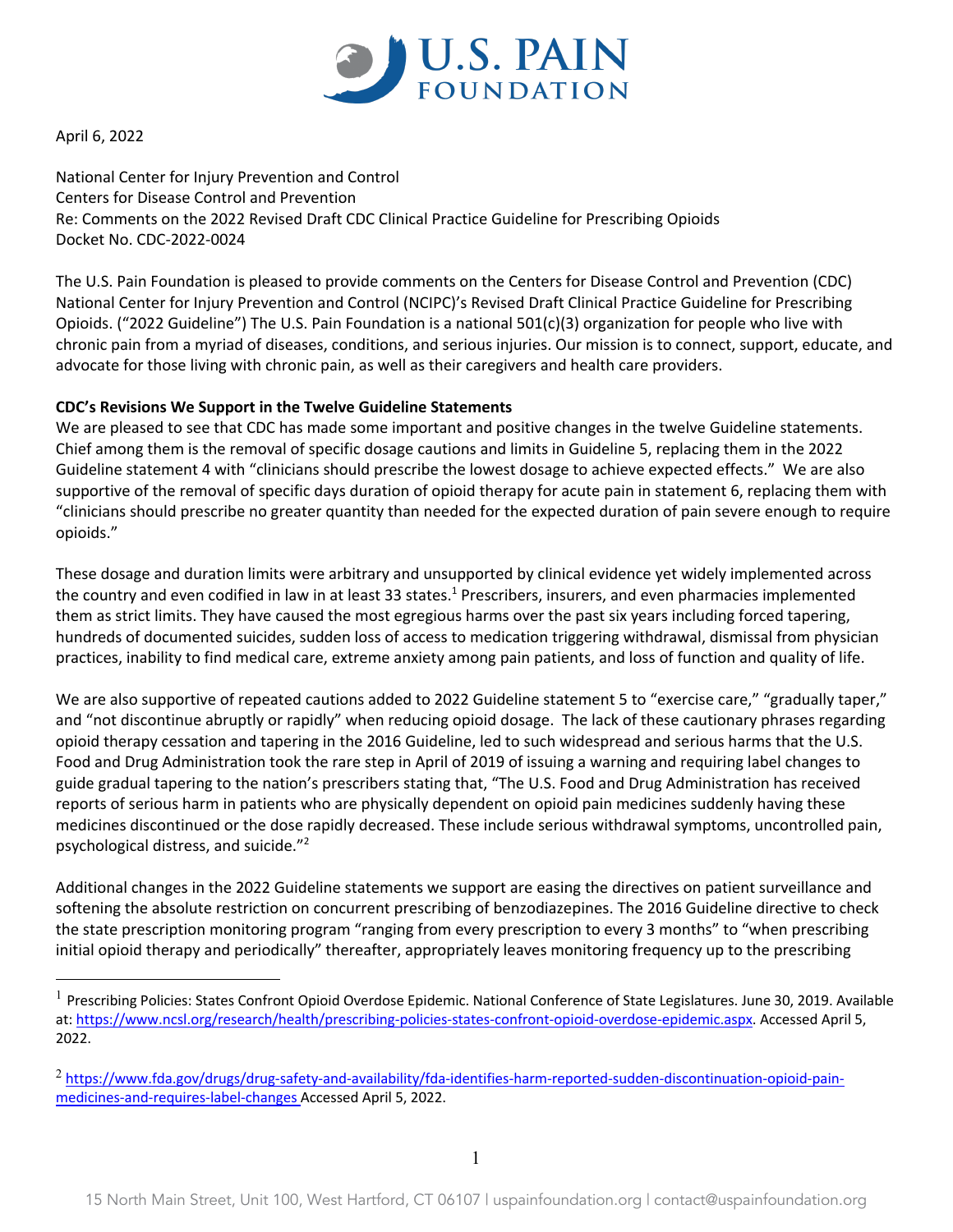

clinician as does the 2022 Guideline statement 10 to "consider toxicology testing" rather than "use urine drug testing before starting opioid therapy and at least annually" thereafter. Constant surveillance of long time patients with no history or signs of misuse or abuse has led to mistrust, erosion of the patient clinician relationship and a perpetuation of damaging stigma for legitimate pain patients. And, Statement 11 changing "avoid" concurrent prescribing of benzodiazepines and opioids to "use extreme caution" now allows some room for cases where co-prescription may still have clinical value when carefully monitored, for example, in patients with chronic pain and spasticity.

## **Five Guiding Principles Should Be Listed First**

Box 1 on page 208 of the 2022 Guideline document lists the 12 Guideline statements followed by five Guiding Principles. We strongly support these Guiding Principles and find them so essential to the practice of good pain management that they should be listed first, *before* the Guideline statements in any subsequent listing or publication of the final revised 2022 Guideline.

The five principles we are referring to are:

- 1. Acute, subacute, and chronic pain need to be appropriately and effectively treated independent of whether opioids are part of a treatment regimen.
- 2. Recommendations are voluntary and are intended to support, not supplant, individualized, person-centered care. Flexibility to meet the care needs and the clinical circumstances of a specific patient are paramount.
- 3. A multimodal and multidisciplinary approach to pain management attending to the physical health, behavioral health, long-term services and supports, and expected health outcomes and well-being needs of each person is critical.
- 4. Special attention should be given to avoid misapplying this updated clinical practice guideline beyond its intended use or implementing policies purportedly derived from it that might lead to unintended consequences for patients.
- 5. Clinicians, practices, health systems, and payers should vigilantly attend to health inequities, provide culturally and linguistically appropriate communication, and ensure access to an appropriate, affordable, diversified, coordinated, and effective nonpharmacologic and pharmacologic pain management regimen for all persons.

## **Issues We Do Not Support that Require Changes**

The U.S. Pain Foundation is concerned that several serious problems in the 2016 Guideline are still present in the 2022 Guideline, and must be changed. These include exclusion of certain pain conditions, clear bias against opioid therapy, a fundamental weakness of evidence upon which the Guideline is based, and continued reference to specific dosage amounts in the accompanying Guideline narrative.

The 2022 Guideline again excludes certain pain conditions—Cancer, Sickle Cell Disease, Palliative Care and End-of-Life Care—as being more worthy of pain control where the stated "risks" and "harms" don't apply. Pain is pain and chronic pain is fundamentally a disease of the nervous system and brain regardless of the etiology. Due to great variation in individual differences regarding disease progression, severity of condition, sensitivity to pain, metabolic variables and more, benefits and risks must be considered on an individual basis rather than exempting everyone with a particular disease or condition. A person with any given pain condition could be in much worse pain for longer duration than a person with one of the excluded conditions. U.S. Pain Foundation strongly recommends eliminating these exclusions.

Despite the positive changes discussed above, the 2022 Guideline still lacks balance in its discussion of opioid therapy for pain and conveys a clear bias against opioid therapy, emphasizing perceived risks and harms and failing to discuss their benefits for pain relief when taken appropriately under medical supervision. The risk and harm the CDC authors are most concerned about is addiction, yet repeated research has shown that the actual risk of addiction in medically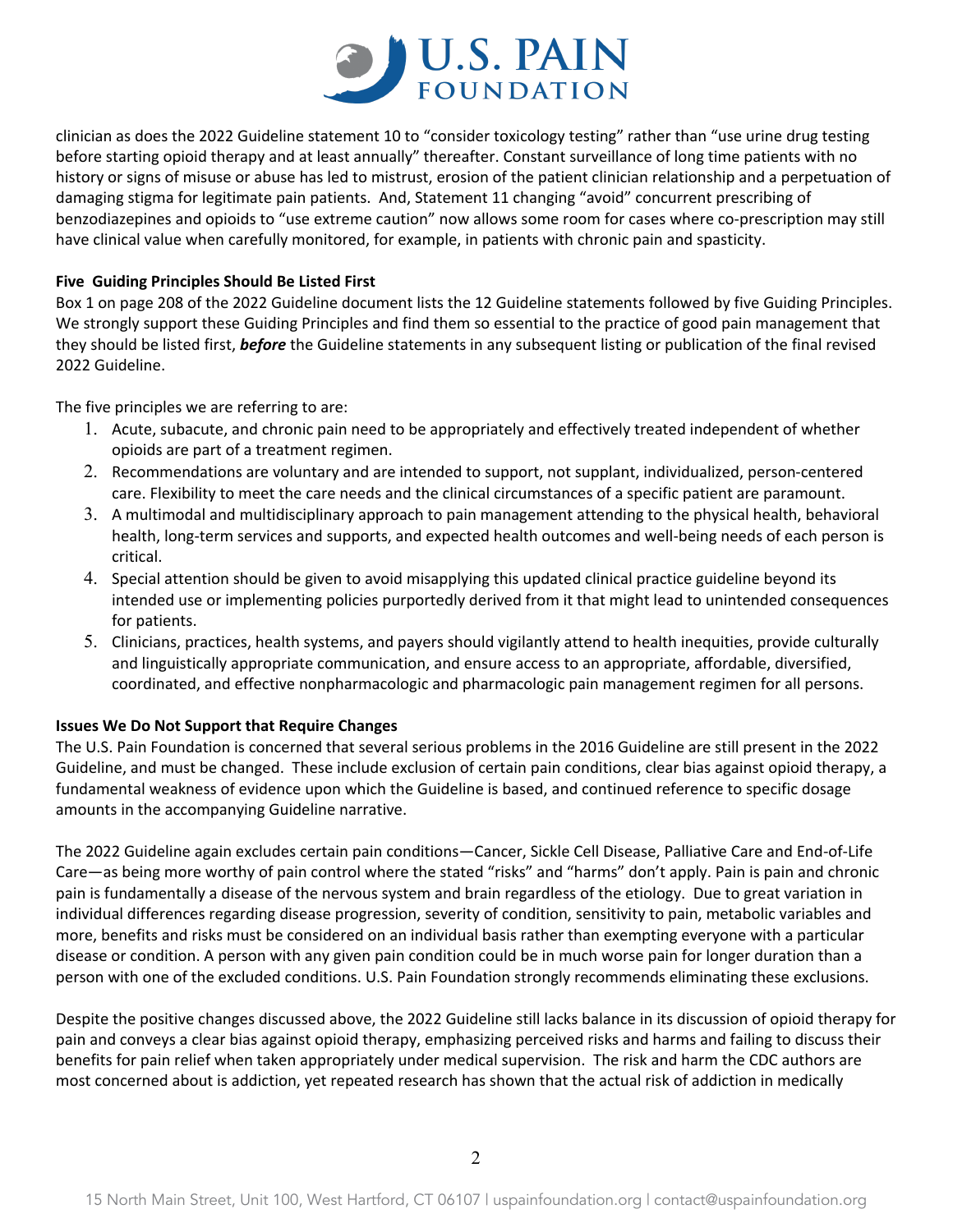

managed chronic pain patients is between less than 1% and 8%.<sup>3</sup> Stated another way, between 99% and 92% of chronic pain patients on opioid therapy do not become addicted to their medication.

In 2015, prior to the release of the 2016 Guideline, the NIH reported that there were between 5 and 8 million Americans on opioid therapy for chronic pain.4 It is impossible to believe that millions of Americans would continue to take medication for pain relief long-term if the benefits of the medication did not outweigh the risks for those patients. Indeed, as discussed above, after the widespread adoption of the 2016 Guideline, tens of thousands of pain patients on stable doses of opioid medication were force tapered off which led to an inhumane crisis of tremendous pain and suffering, loss of function, anxiety, depression and despair; in many cases, so unbearable as to cause pain patients to take their own lives. The U.S. Pain Foundation has received thousands of calls, e-mails, and letters over the past six years from desperate pain patients who were forced off opioid therapy as a result of the 2016 Guideline and now are so debilitated by unrelenting pain that they are unable to work, sleep, or take care of their families. The Guideline also fails to acknowledge the risks and harms of enduring prolonged pain when other therapies have proven inadequate or contraindicated, especially severe, unremitting, daily pain.

Another area of grave concern about the 12 statements comprising the 2022 Guideline, as was the case in the 2016 Guideline, is the weak body of evidence underlying most of them. Using the GRADE system which rates the strength of the evidence underlying each Guideline statement, seven out of 12 statements have a rating of "4" on a  $1 - 4$  scale where 4 is the weakest level of evidence considered "very weak." Three additional statements have an evidence rating of "3" or "weak." Yet, four out of the 7 statements with very weak evidence were given the strongest "A" level recommendation rating by the CDC Guideline authors, meaning that the recommendation can generally be applied to all persons in the group. Displaying the evidence ratings and strength of the recommendations with letters and numbers rather than the actual words of explanation lacks transparency and raises suspicion around the assignment of strong recommendations. At the very least, CDC should use the descriptive adjectives rather than numbers and letters on each Guideline statement.

While we expressed support for CDC's removal of specific dosage cautions and limits in the Guideline statements themselves, we are very concerned about the repeated inclusion of cautions and warnings regarding increasing dosages above 50 milligrams morphine equivalence (MME) in many places in the supporting narrative. Since the release of the 2016 Guideline, much has been written about the inappropriate, arbitrary, and unscientific selection of 50-and 90 milligrams morphine equivalent dosage cautions and limits and the widespread harms they have caused. There is wide variation in individual patient characteristics and disease variables that determine the dose of opioids that is optimal for pain relief for any given patient at any specific time. It is inappropriate and harmful for CDC to specify a single dose limit to apply to all patients. Despite comments CDC has made about not implementing Guideline statements as strict limits, it is highly likely that this will occur again. We strongly urge CDC to remove the 50 mg MME cautions throughout the narrative accompanying the Guideline.

### **Recommendations Regarding Release of Final 2022 Guideline**

We have a number of recommendations regarding the release, dissemination and implementation of the final revised 2022 Guideline to ensure that improvements made translate to better care for the millions of Americans living with chronic pain. These include:

<sup>&</sup>lt;sup>3</sup> Opioid Abuse in Chronic Pain – Misconceptions and Mitigation Strategies https://www.nejm.org/doi/full/10.1056/NEJMra1507771 Accessed April 5, 2022

<sup>4</sup> **National Institutes of Health Pathways to Prevention Workshop: The Role of Opioids in the Treatment of Chronic Pain** Feb 17, 2015. https://www.acpjournals.org/doi/abs/10.7326/m14-2775. Accessed April 5, 2022.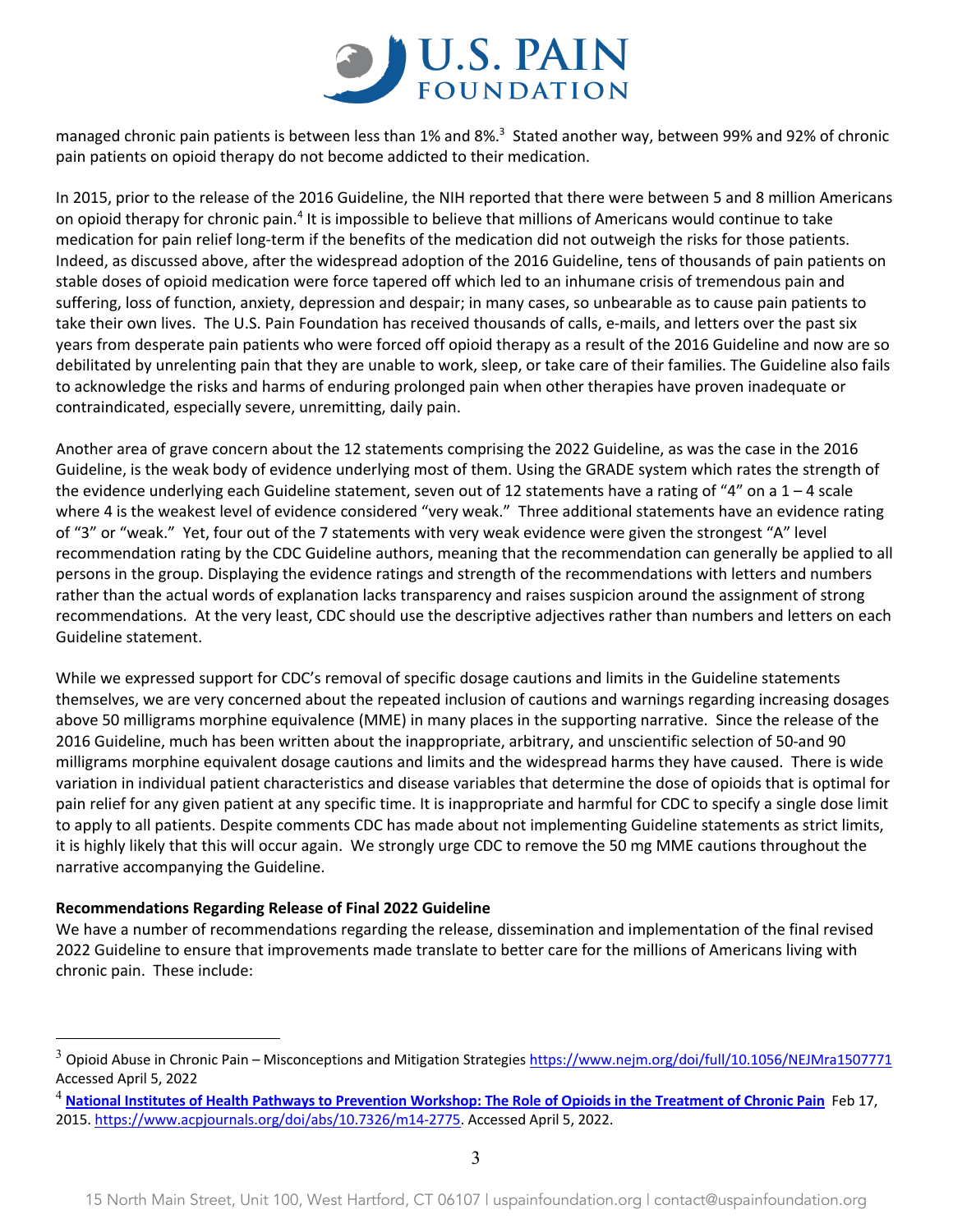

*Clear communication about what exactly has changed and why.* For example, highlight that specific dosage cautions and limits and days duration of therapy have been removed because these are not intended to be implemented as strict rules. Clinicians must work with patients to ensure the optimal dosage for that patient. Every person with pain's situation is unique and must be considered on an individual basis.

*Include some of the graphics and one page summaries prepared by the HHS Pain Management Best Practices Interagency Task Force (Task Force).* The Task Force report provides a comprehensive list of non-opioid therapies for chronic pain across the five broad categories of medication, restorative therapies, interventional procedures, behavioral therapies, and complementary and integrative therapies that front line providers are rarely aware of. These clinicians could benefit from the Task Force materials that reinforce the value of a multimodal, multidisciplinary approach to pain management.

*Monitor the effects of the 2022 Guideline on the care of people living with pain, especially those with chronic pain, and work with stakeholder groups to ameliorate problems that arise.* There were many signs early on, and soon thereafter many peer-reviewed journal articles, opinion pieces, letters to CDC made public, professional society statements and social media posts about the widespread, detrimental effects that the 2016 Guideline was having on pain patients; but, it has taken six years for any actual changes to be made to the Guideline to lessen those effects. That should never happen again. CDC should publicly commit to opening a portal for patients to report problems, monitoring the effect the new Guideline is having on the care of pain patients, and publicly take steps to ameliorate any problems that result from the implementation of the new Guideline.

# *Call for Further Scientific Studies of the Effectiveness of All Treatments for Chronic Pain including Opioids*

It is clear that the field of chronic pain management lacks more thoughtful, rigorous, longer term effectiveness, and comparative effectiveness studies taking into account the possible confounding factors of dosage variation, coprescriptions, co-morbidities and combinations of pharmacological and non-pharmacological treatments. An excellent examination of some of these issues can be found in *Opioids and Chronic Pain: An Analytic Review of Clinical Evidence.5* If CDC is sincere in its statement on page 4 of the 2022 Guideline that, "It is imperative that people with pain receive the most appropriate and effective pain treatment with careful consideration of the benefits and risks of all treatment options," then it would publicly call for funding of research studies to answer these important questions.

In closing, U.S. Pain Foundation would like to reiterate our longstanding view that opioids are one treatment in the armament of current pharmacological and non-pharmacological treatments for managing chronic pain. They do not help everyone with pain and for those they do help, they do not completely eliminate the pain. However, given our current incomplete understanding of the neurobiology of pain and the lack of truly effective and completely safe options, for tens of thousands and perhaps millions of pain sufferers, their benefits do outweigh their risks. Continuing to demonize and stigmatize these medications and the people who use them safely and appropriately, obfuscate the existing scientific data that underlies examination of benefits and risks and eliminate access to these medications will only unnecessarily prolong the tremendous suffering of millions of Americans.

We hope the CDC will give our recommendations serious consideration as it moves forward with this important work. Should we be able to provide additional information or assist the CDC's efforts in any way, please feel free to contact me using the information listed below.

 $5$  Opioids and Chronic Pain: An Analytic Review of Clinical Evidence https://www.frontiersin.org/articles/10.3389/fpain.2021.721357/full?fbclid=IwAR3UQJ7yzoImB4FGB2yEsv8GeMNsAxBb7pCzkRVZB N4TTYdAioatyh-cMK0 Accessed April 5, 2022.